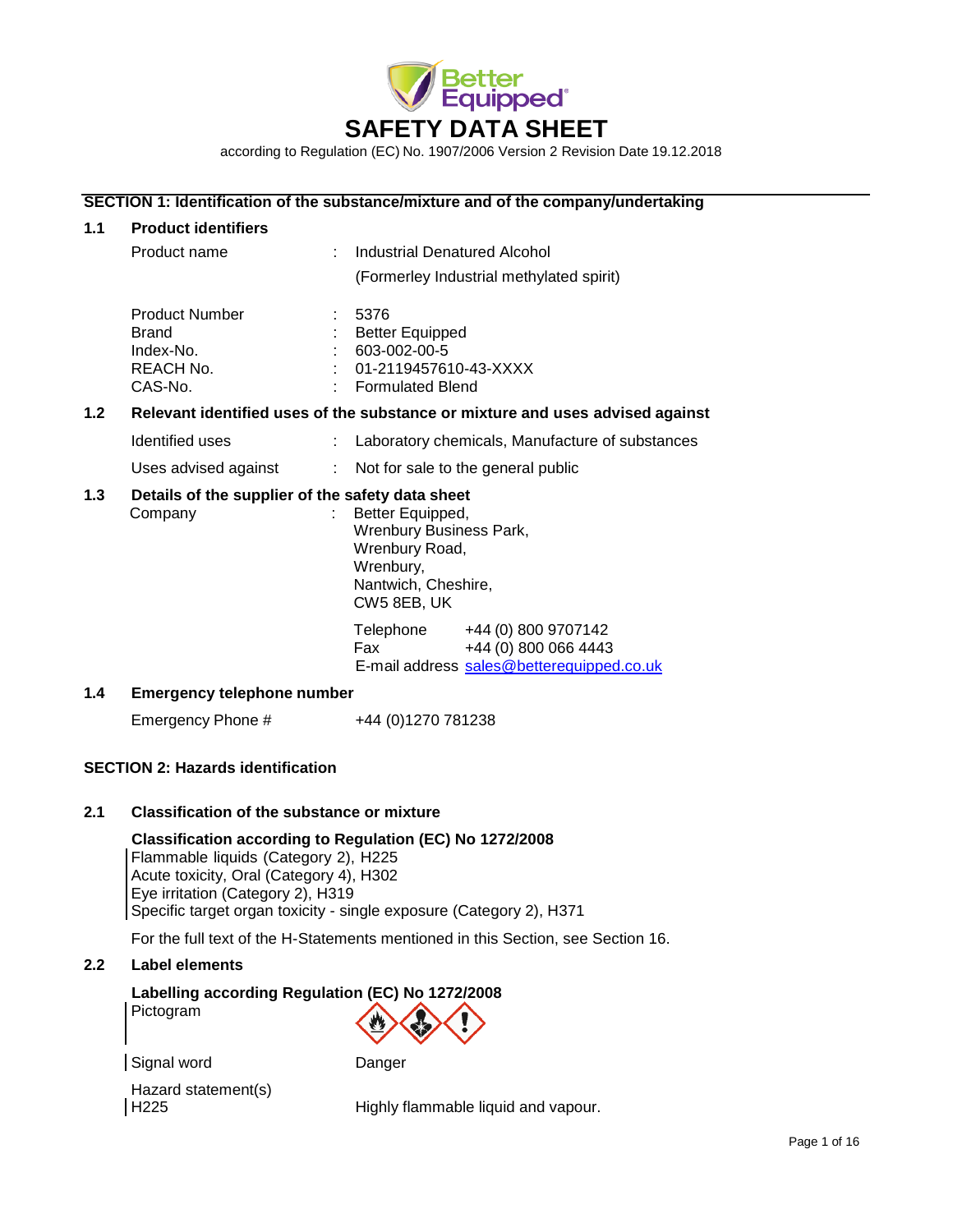|                            | Better<br>Eauipped°                                                                                                                    |
|----------------------------|----------------------------------------------------------------------------------------------------------------------------------------|
| H302                       | Harmful if swallowed.                                                                                                                  |
| H319                       | Causes serious eye irritation.                                                                                                         |
| H371                       | May cause damage to organs.                                                                                                            |
| Precautionary statement(s) |                                                                                                                                        |
| P210                       | Keep away from heat, hot surfaces, sparks, open flames and other<br>ignition sources. No smoking.                                      |
| P233                       | Keep container tightly closed.                                                                                                         |
| P <sub>243</sub>           | Take precautionary measures against static discharge.                                                                                  |
| P280                       | Wear eye protection/face protection.                                                                                                   |
| P303+P361+P353             | IF on skin (or hair): Take off immediately all contaminated clothing.<br>Rinse skin with water/shower.                                 |
| P305+P351+P338             | IF IN EYES: Rinse cautiously with water for several minutes. Remove<br>contact lenses, if present and easy to do so. Continue rinsing. |
| $P403 + P235$              | Store in a well-ventilated place. Keep cool.                                                                                           |

Supplemental Hazard Statements: none

# **2.3 Other hazards**

**3.1 Substances**

This substance/mixture contains no components considered to be either persistent, bioaccumulative and toxic (PBT), or very persistent and very bioaccumulative (vPvB) at levels of 0.1% or higher.

# **SECTION 3: Composition/information on ingredients**

| <b>Substances</b>          |                       |
|----------------------------|-----------------------|
| Synonyms                   | : Ethyl alcohol       |
| Formula                    | : $C_2H_6O$           |
| Molecular weight           | 46.07 g/mol           |
| CAS-No.                    | 64-17-5               |
| EC-No.                     | 200-578-6             |
| Index-No.                  | 603-002-00-5          |
| <b>Registration number</b> | 01-2119457610-43-XXXX |

# **Hazardous ingredients according to Regulation (EC) No 1272/2008**

| Component      |                                           | Classification                                     | Concentration |
|----------------|-------------------------------------------|----------------------------------------------------|---------------|
| <b>Ethanol</b> |                                           |                                                    |               |
| CAS-No.        | $64 - 17 - 5$                             | Flam. Liq. 2; Eye Irrit. 2; H225, $\vert$ <= 100 % |               |
| EC-No.         | 200-578-6                                 | H319                                               |               |
| Index-No.      | 603-002-00-5                              | Concentration limits:                              |               |
|                | Registration number 01-2119457610-43-XXXX | >= 50 %: Eye Irrit. 2A, H319;                      |               |

For the full text of the H-Statements mentioned in this Section, see Section 16.

# **SECTION 4: First aid measures**

# **4.1 Description of first aid measures**

## **General advice**

Consult a physician. Show this safety data sheet to the doctor in attendance.

## **If inhaled**

If breathed in, move person into fresh air. If not breathing, give artificial respiration. Consult a physician.

# **In case of skin contact**

Remove contaminated clothing. Wash off with soap and plenty of water. Consult a physician.

# **In case of eye contact**

Rinse thoroughly with plenty of water for at least 15 minutes and consult a physician.

## **If swallowed**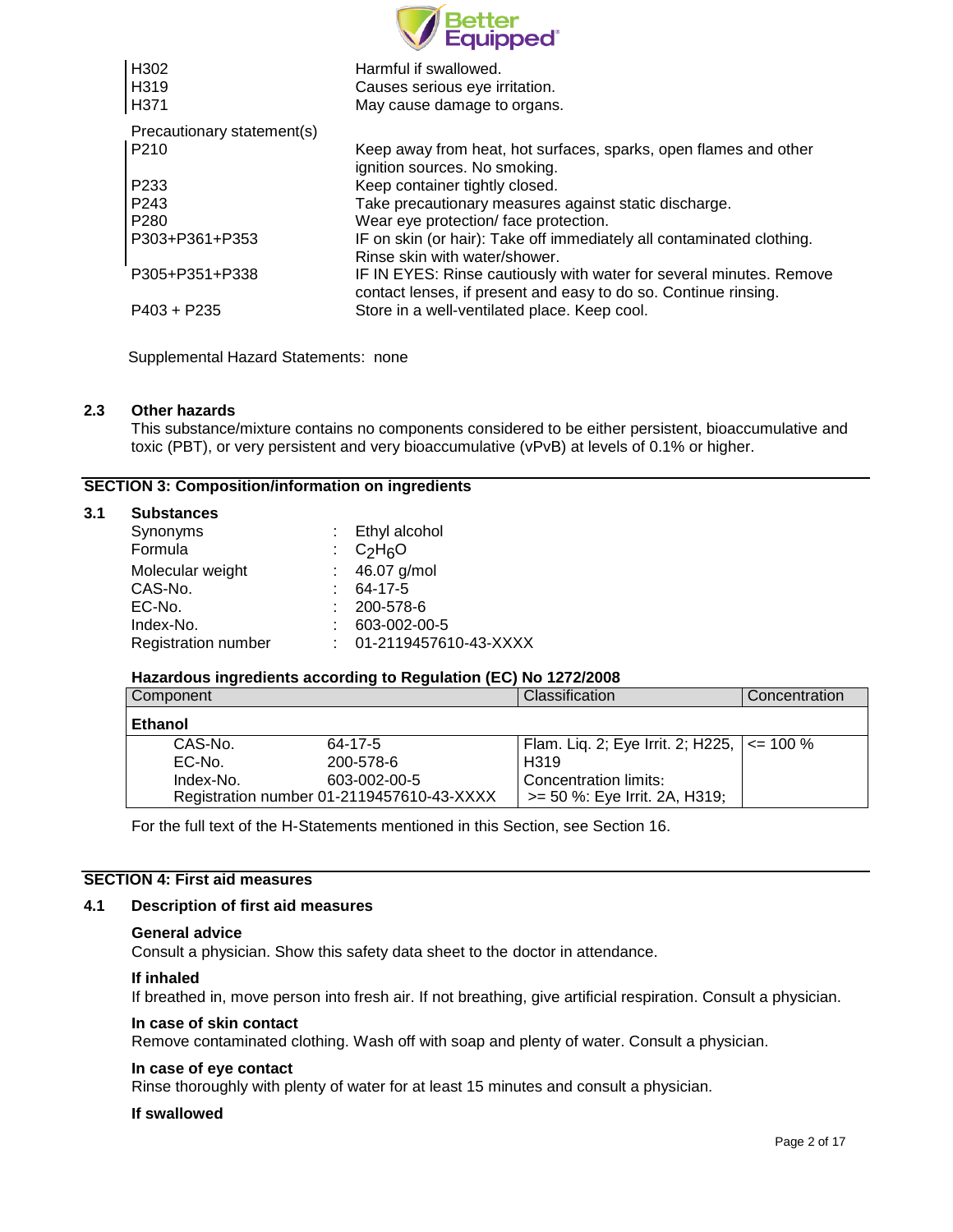

Do NOT induce vomiting. Never give anything by mouth to an unconscious person. Rinse mouth with water. Consult a physician.

- **4.2 Most important symptoms and effects, both acute and delayed** The most important known symptoms and effects are described in the labelling (see section 2.2) and/or in section 11
- **4.3 Indication of any immediate medical attention and special treatment needed** No data available

## **SECTION 5: Firefighting measures**

## **5.1 Extinguishing media**

## **Suitable extinguishing media** Use water spray, alcohol-resistant foam, dry chemical or carbon dioxide.

**Unsuitable extinguishing media** High volume water jet

- **5.2 Special hazards arising from the substance or mixture** Highly flammable liquid and vapour.
- **5.3 Advice for firefighters** Wear self-contained breathing apparatus for firefighting if necessary.

## **5.4 Further information**

Use water spray to cool unopened containers.

## **SECTION 6: Accidental release measures**

## **6.1 Personal precautions, protective equipment and emergency procedures - 6.1.1 For non-emergency personnel**

Use personal protective equipment. Avoid breathing vapours, mist or gas. Ensure adequate ventilation. Remove all sources of ignition. Evacuate personnel to safe areas. Beware of vapours accumulating to form explosive concentrations. Vapours can accumulate in low areas.

## **- 6.1.2 For emergency responders**

Use personal protective equipment. Avoid breathing vapours, mist or gas. Ensure adequate ventilation. Remove all sources of ignition. Evacuate personnel to safe areas. Beware of vapours accumulating to form explosive concentrations. Vapours can accumulate in low areas.

For personal protection see section 8.

## **6.2 Environmental precautions**

Prevent further leakage or spillage if safe to do so. Do not let product enter drains.

**6.3 Methods and materials for containment and cleaning up** Contain spillage, and then collect with an electrically protected vacuum cleaner or by wet-brushing and place in container for disposal according to local regulations (see section 13).

# **6.4 Reference to other sections**

For disposal see section 13.

## **SECTION 7: Handling and storage**

# **7.1 Precautions for safe handling**

Avoid contact with skin and eyes. Avoid inhalation of vapour or mist. Keep away from sources of ignition - No smoking. Take measures to prevent the build up of electrostatic charge.

7.1.2 Advice on general occupational hygiene:

- No smoking.
- Do not eat or drink.
- Wash hands after use.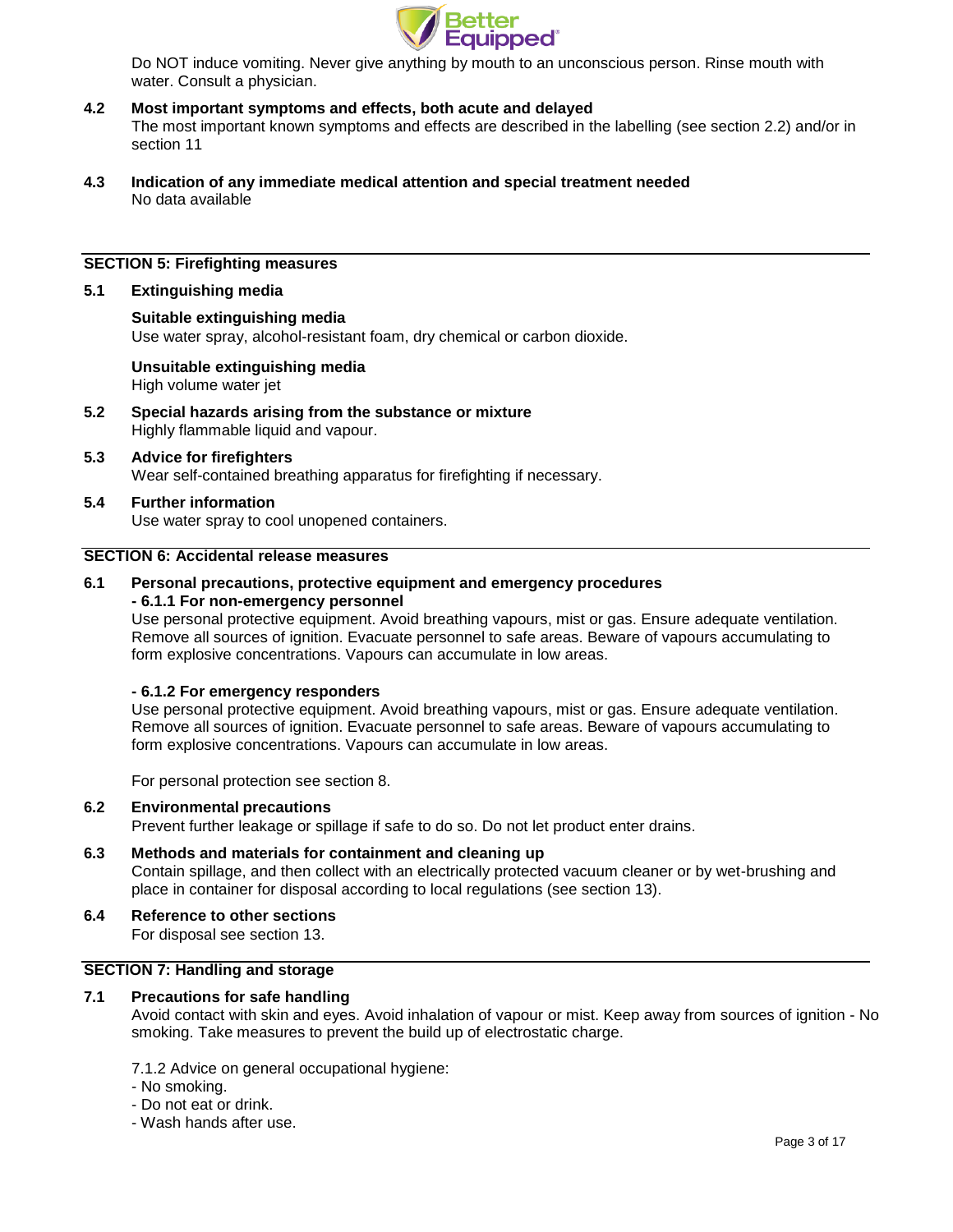

- Remove contaminated clothing.

For precautions see section 2.2.

# **7.2 Conditions for safe storage, including any incompatibilities**

Store in cool place. Keep container tightly closed in a dry and well-ventilated place. Containers which are opened must be carefully resealed and kept upright to prevent leakage.

Hygroscopic.

# **7.3 Specific end use(s)**

Apart from the uses mentioned in section 1.2 no other specific uses are stipulated

# **SECTION 8: Exposure controls/personal protection**

## **8.1 Control parameters**

## **Components with workplace control parameters**

| Component | CAS-No. | ValueForm                                                             | Control     | <b>Basis</b>             |
|-----------|---------|-----------------------------------------------------------------------|-------------|--------------------------|
|           |         | of exposure   parameters                                              |             |                          |
| Ethanol   | 64-17-5 | <b>TWA</b>                                                            | $1,000$ ppm | UK. EH40 WEL - Workplace |
|           |         |                                                                       | 1,920 mg/m3 | <b>Exposure Limits</b>   |
|           | Remarks | Where no specific short-term exposure limit is listed, a figure three |             |                          |
|           |         | times the long-term exposure should be used                           |             |                          |

## **8.1.2 Information on currently recommended monitoring procedures**

For currently recommended monitoring procedures, see HSE series 'Methods for the Determination of Hazardous Substances' (MDHS)

# **8.1.3 The relevant DNELs and PNECs for the substance/s for the exposure scenarios:**

DNEL's. The derived no- or minimum effect level (DN(M)EL) is the level of exposure above which a human should not be exposed to a substance. Please note that when more than one summary is provided, DN(M)EL values may refer to constituents of the substance and not to the substance as a whole.

## **Derived No Effect Level (DNEL)**

| <b>Application Area</b> | Exposure<br>routes | Health effect              | Value              |
|-------------------------|--------------------|----------------------------|--------------------|
| Workers                 | Inhalation         | Long-term systemic effects | $950 \text{ mg/m}$ |
| Workers                 | Skin contact       | Long-term systemic effects | 343mg/kg BW/d      |
| Workers                 | Ingestion          | Long-term systemic effects | 343mg/kg BW/d      |
| Workers                 | <b>Inhalation</b>  | Acute local effects        | 1900 mg/m3         |

PNEC's. The Predicted No-Effect Concentration (PNEC) value is the concentration of a substance below which adverse effects in the environment are not expected to occur. Please note that when more than one summary is provided, PNEC values may refer to constituents of the substance and not to the substance as a whole.

# **Predicted No Effect Concentration (PNEC)**

| Compartment            | Value        |
|------------------------|--------------|
| Soil                   | $0.63$ mg/kg |
| Marine water           | $0.79$ mg/l  |
| Fresh water            | $0.96$ mg/l  |
| Fresh water sediment   | $3.6$ mg/l   |
| Sewage treatment plant | 580 mg/l     |

# **8.2 Exposure controls**

# **Appropriate engineering controls**

Page 4 of 17 Handle in accordance with good industrial hygiene and safety practice. Wash hands before breaks and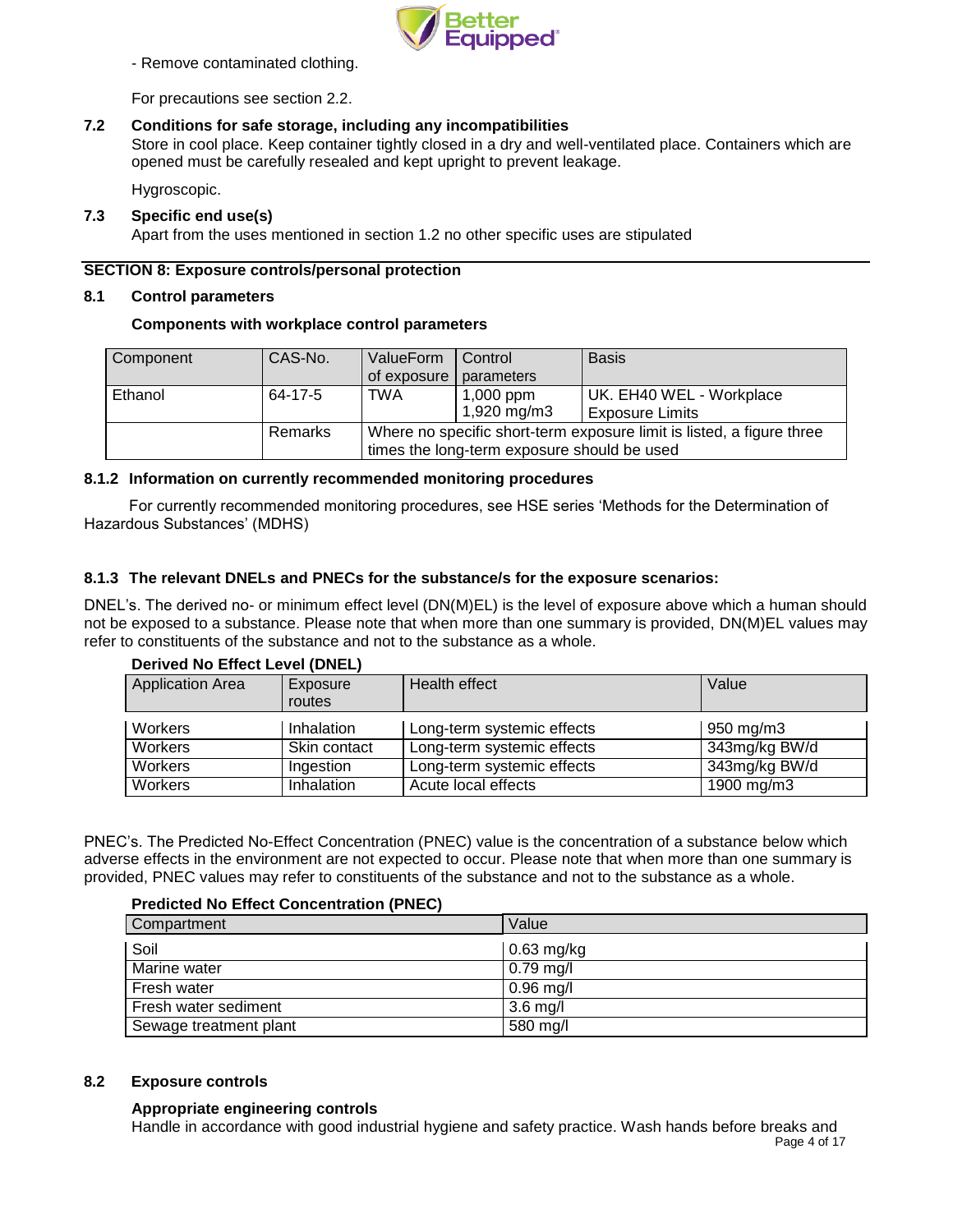

at the end of workday. Use Local exhaust ventilation (LEV).

## **Personal protective equipment**

## **Eye/face protection**

Face shield and safety glasses Use equipment for eye protection tested and approved under appropriate government standards such as NIOSH (US) or EN 166(EU).

## **Skin protection**

Handle with gloves. Gloves must be inspected prior to use. Use proper glove removal technique (without touching glove's outer surface) to avoid skin contact with this product. Dispose of contaminated gloves after use in accordance with applicable laws and good laboratory practices. Wash and dry hands.

The selected protective gloves have to satisfy the specifications of EU Directive 89/686/EEC and the standard EN 374 derived from it.

Full contact Material: butyl-rubber Minimum layer thickness: 0.3 mm Break through time: 480 min Material tested:Butoject® (KCL 897 / Aldrich Z677647, Size M)

Splash contact Material: Nitrile rubber Minimum layer thickness: 0.2 mm Break through time: 38 min Material tested:Dermatril® P (KCL 743 / Aldrich Z677388, Size M)

data source: KCL GmbH, D-36124 Eichenzell, phone +49 (0)6659 87300, e-mail [sales@kcl.de,](mailto:sales@kcl.de) test method: EN374

If used in solution, or mixed with other substances, and under conditions which differ from EN 374, contact the supplier of the CE approved gloves. This recommendation is advisory only and must be evaluated by an industrial hygienist and safety officer familiar with the specific situation of anticipated use by our customers. It should not be construed as offering an approval for any specific use scenario.

## **Body Protection**

Impervious clothing, Flame retardant antistatic protective clothing., The type of protective equipment must be selected according to the concentration and amount of the dangerous substance at the specific workplace.

## **Respiratory protection**

Where risk assessment shows air-purifying respirators are appropriate use a full-face respirator with multi-purpose combination (US) or type ABEK (EN 14387) respirator cartridges as a backup to engineering controls. If the respirator is the sole means of protection, use a full-face supplied air respirator. Use respirators and components tested and approved under appropriate government standards such as NIOSH (US) or CEN (EU).

# **Control of environmental exposure**

Prevent further leakage or spillage if safe to do so. Do not let product enter drains.

# SECTION 9: Physical and chemical properties

## **9.1 Information on basic physical and chemical properties**

- 
- b) Odour No data available
- c) Odour Threshold Collection Controller Collection No data available
- 
- e) Melting point/freezing point Melting point/range: -114 °C
- f) Initial boiling point and boiling range 78 °C
- 
- h) Evaporation rate No data available
- i) Flammability (solid, gas) No data available
- j) Upper/lower flammability or explosive limits Upper explosion limit: 19 %(V)

a) Appearance Form: liquid, Colour: colourless d) pH  $\blacksquare$  pH  $\blacksquare$ g) Flash point 14.0 °C - closed cup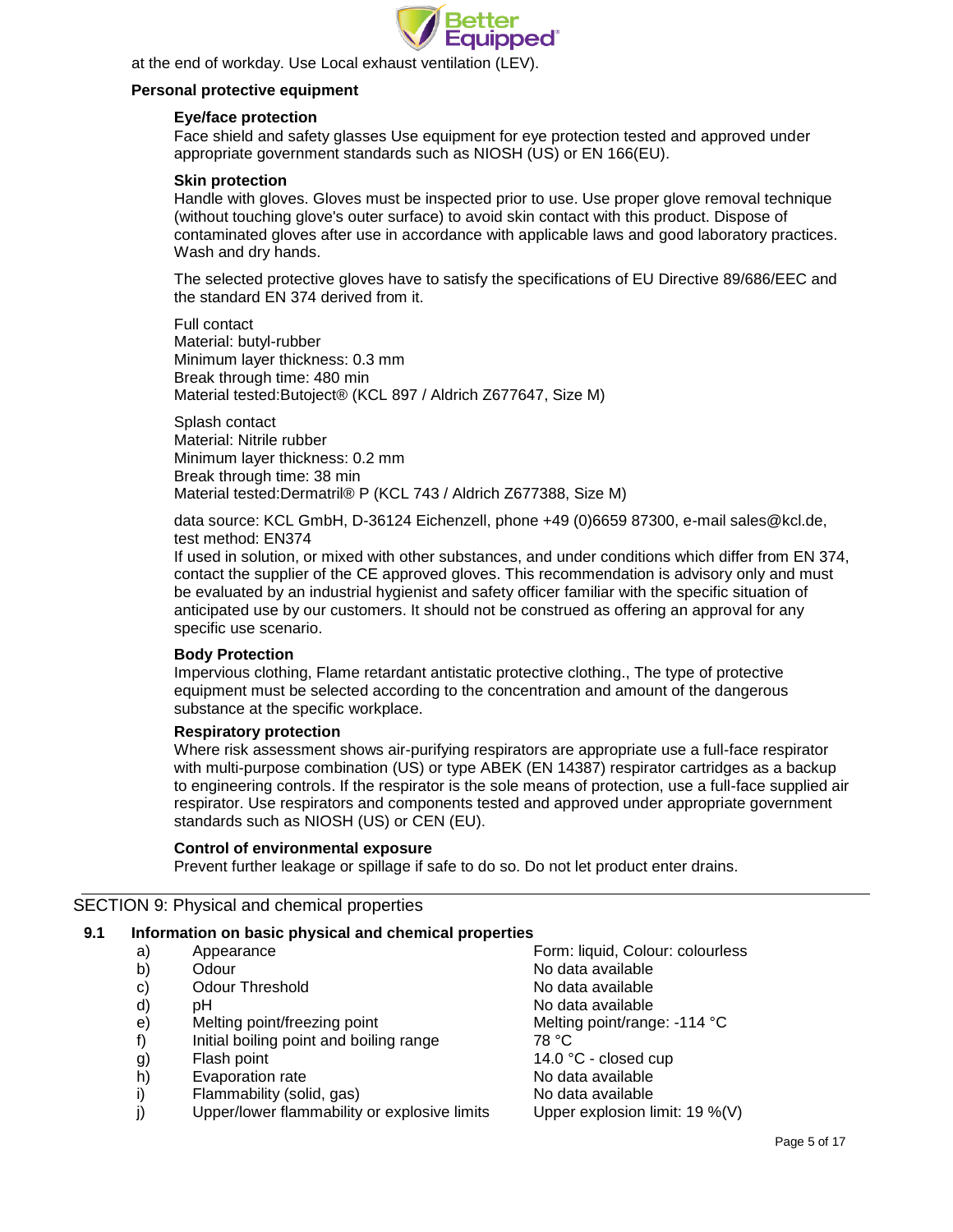

- k) Vapour pressure 69.5 hPa at 20.0 °C
- l) Vapour density No data available
- m) Relative density **but a contract that CO** and CO and CO and CO and CO and CO and CO and CO and CO and CO and CO and CO and CO and CO and CO and CO and CO and CO and CO and CO and CO and CO and CO and CO and CO and CO an
- n) Water solubility completely soluble
- o) Partition coefficient: n- octanol/water log Pow: -0.35 at 24 °C
- p) Auto-ignition temperature 363.0 °C<br>
a) Decomposition temperature 363.0 °C
- q) Decomposition temperature
- 
- 
- t) Oxidizing properties

## **9.2 Other safety information**

No data available

## **SECTION 10: Stability and reactivity**

- **10.1 Reactivity** None known based on the data available
- **10.2 Chemical stability** Stable under recommended storage conditions.
- **10.3 Possibility of hazardous reactions** Vapours may form explosive mixture with air.
- **10.4 Conditions to avoid** Heat, flames and sparks.
- **10.5 Incompatible materials** Alkali metals, Oxidizing agents, Peroxides
- **10.6 Hazardous decomposition products** Hazardous decomposition products formed under fire conditions. - Carbon oxides Other decomposition products - No data available In the event of fire: see section 5

# **SECTION 11: Toxicological information**

## **11.1 Information on toxicological effects**

## **Acute toxicity**

LD50 Oral - Rat - male and female - 10,470 mg/kg (OECD Test Guideline 401)

LC50 Inhalation - Rat - male and female - 4 h - 124.7 mg/l (OECD Test Guideline 403)

LC50 Inhalation - Rat - 4 h - 30,000 mg/l

## **Skin corrosion/irritation**

Skin - Rabbit Result: No skin irritation (OECD Test Guideline 404)

## **Serious eye damage/eye irritation**

Eyes - Rabbit Result: Causes serious eye irritation. (OECD Test Guideline 405)

# **Respiratory or skin sensitisation**

Sensitisation test: Result: negative Remarks: (IUCLID)

Lower explosion limit: 3.3 %(V) r) Viscosity **Viscosity**<br>
S) Explosive properties **No data available** S) Explosive properties s) Explosive properties and the No data available to the No data available to the No data available states of the No data available to the No data available states of the No data available states of the No data available s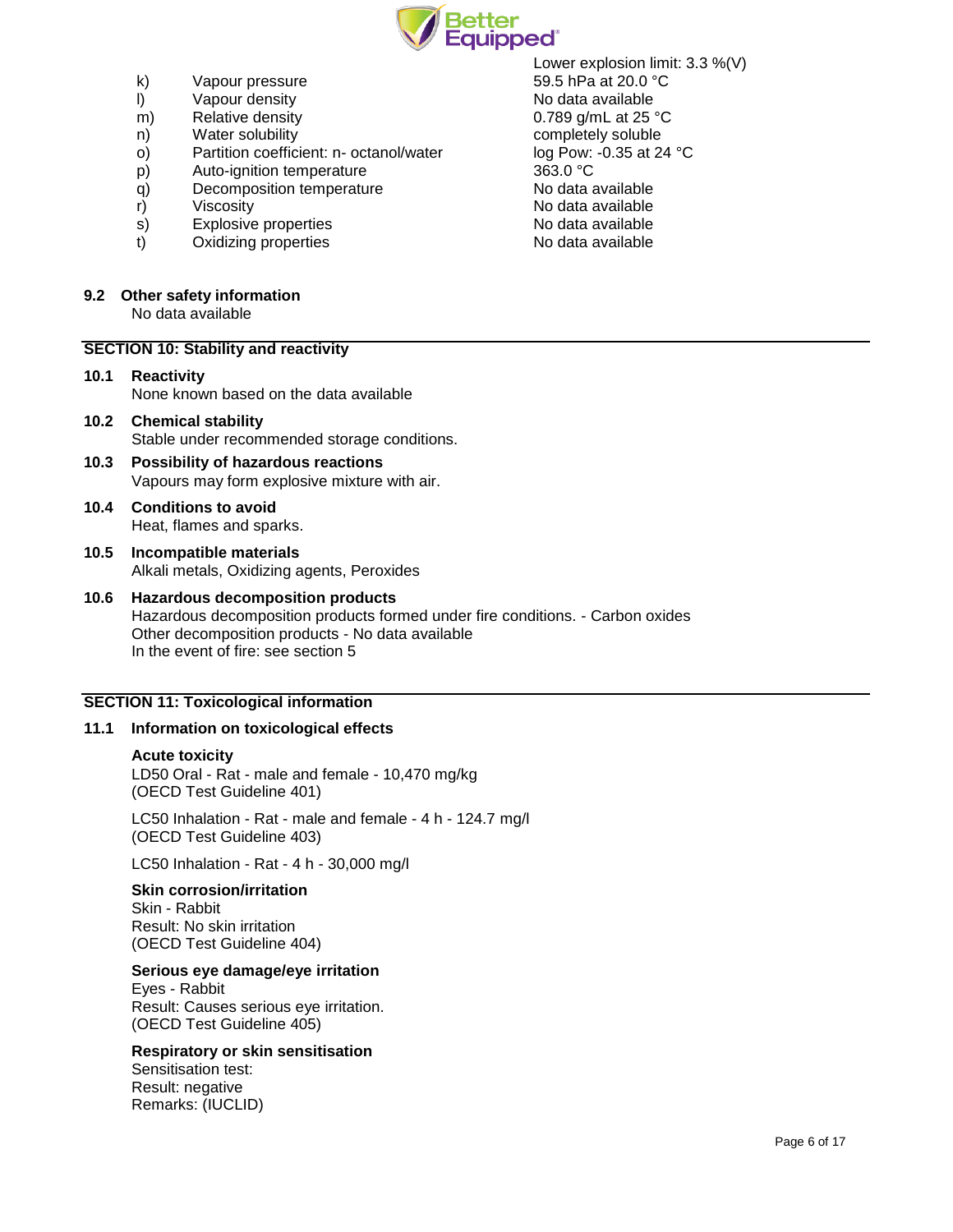

## **Germ cell mutagenicity**

Ames test Salmonella typhimurium Result: negative

In vitro mammalian cell gene mutation test Mouse lymphoma test Result: negative

OECD Test Guideline 478 Mouse - male

# **Carcinogenicity**

Carcinogenicity - Mouse - Oral Tumorigenic: Equivocal tumorigenic agent by RTECS criteria. Liver: Tumors. Blood: Lymphomas including Hodgkin's disease.

IARC: No component of this product present at levels greater than or equal to 0.1% is identified as probable, possible or confirmed human carcinogen by IARC.

## **Reproductive toxicity**

Reproductive toxicity - Human - female - Oral Effects on Newborn: Apgar score (human only). Effects on Newborn: Other neonatal measures or effects. Effects on Newborn: Drug dependence.

# **Specific target organ toxicity - single exposure**

No data available

## **Specific target organ toxicity - repeated exposure**

No data available

**Aspiration hazard** No data available

**Additional Information**

RTECS: KQ6300000

irritant effects, respiratory paralysis, Dizziness, narcosis, inebriation, euphoria, Nausea, Vomiting

# **SECTION 12: Ecological information**

## **12.1 Toxicity**

# Toxicity to fish

flow-through test LC50 - Pimephales promelas (fathead minnow) - 15.3 mg/l - 96 h

Toxicity to daphnia and other aquatic invertebrates

LC50 - Ceriodaphnia dubia (water flea) - 5,012 mg/l - 48 h

NOEC - Daphnia magna (Water flea) - 9.6 mg/l - 9 d

Toxicity to algae

EC50 - Chlorella vulgaris (Fresh water algae) - 275 mg/l - 72 h (OECD Test Guideline 201)

# **12.2 Persistence and degradability**

Biodegradability aerobic - Exposure time 15 d Result: 95 % - Readily biodegradable. (OECD Test Guideline 301E)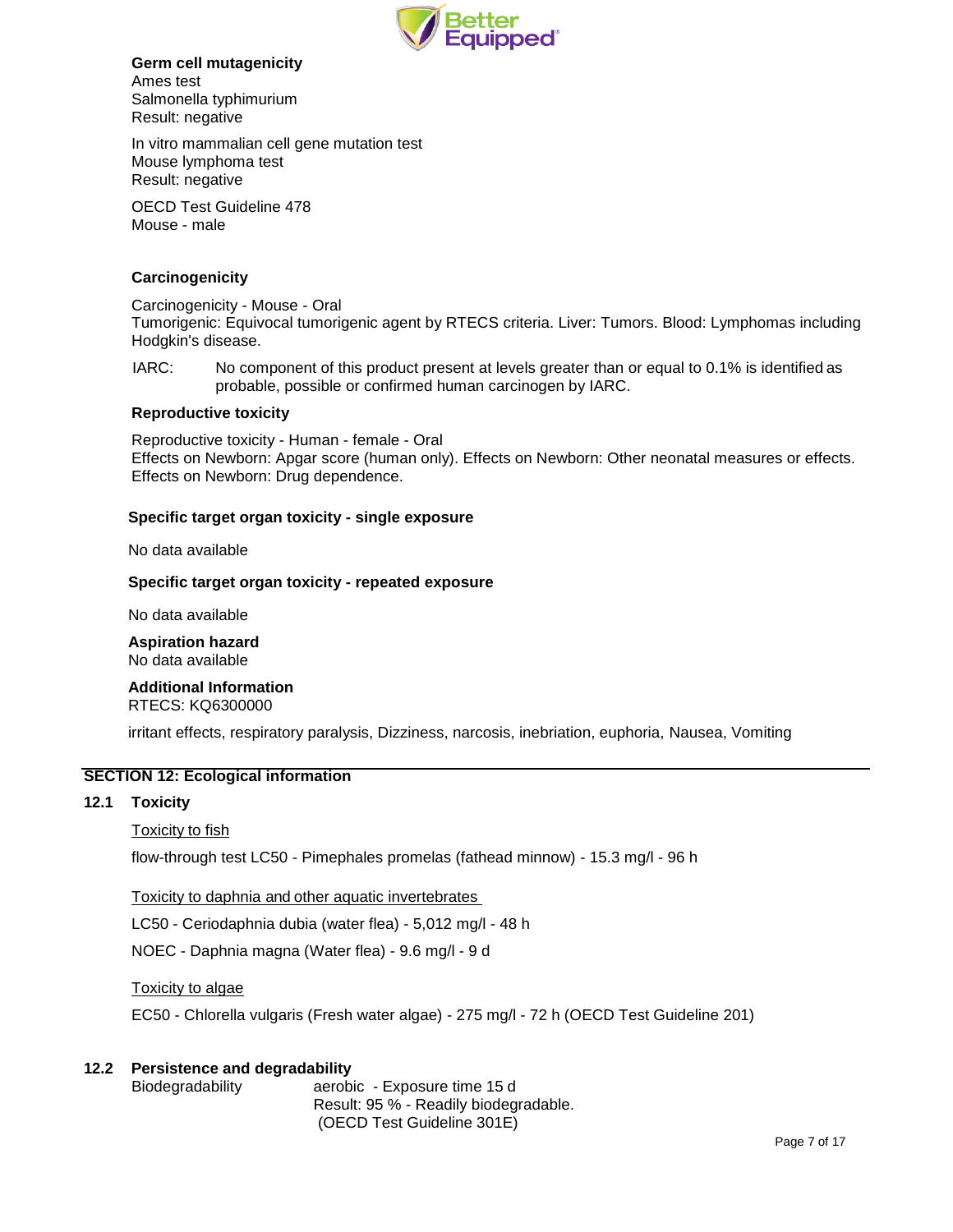

# **12.3 Bioaccumulative potential**

Due to the distribution coefficient n-octanol/water, accumulation in organisms is not expected.

#### **12.4 Mobility in soil** No data available

## **12.5 Results of PBT and vPvB assessment**

This substance/mixture contains no components considered to be either persistent, bioaccumulative and toxic (PBT), or very persistent and very bioaccumulative (vPvB) at levels of 0.1% or higher.

# **12.6 Other adverse effects**

No data available

## **SECTION 13: Disposal considerations**

## **13.1 Waste treatment methods**

# **Product**

Burn in a chemical incinerator equipped with an afterburner and scrubber but exert extra care in igniting as this material is highly flammable. Offer surplus and non-recyclable solutions to a licensed disposal company. Unused product may be returned and reused, in addition to disposal.

## **Contaminated packaging**

Dispose of as unused product.

|  | <b>SECTION 14: Transport information</b> |  |
|--|------------------------------------------|--|
|--|------------------------------------------|--|

| 14.1 | UN number<br>ADR/RID: 1170                                                                                                  | IMDG: 1170                | <b>IATA: 1170</b> |
|------|-----------------------------------------------------------------------------------------------------------------------------|---------------------------|-------------------|
| 14.2 | UN proper shipping name<br>ADR/RID: ETHANOL<br>IMDG:<br>ETHANOL<br>IATA:<br>EthanolTransport hazard class(es)<br>ADR/RID: 3 | IMDG: 3                   | IATA: 3           |
| 14.3 | <b>Packaging group</b><br>ADR/RID: II                                                                                       | IMDG: II                  | IATA: II          |
| 14.4 | <b>Environmental hazards</b><br>ADR/RID: no                                                                                 | IMDG Marine pollutant: no | IATA: no          |
| 14.5 | Special precautions for user<br>No data available                                                                           |                           |                   |

**14.7 Transport in bulk according to Annex II of MARPOL 73/78 and the IBC Code** N/A

## **SECTION 15: Regulatory information**

**15.1 Safety, health and environmental regulations/legislation specific for the substance or mixture** This safety datasheet complies with the requirements of Regulation (EC) No. 1907/2006.

# **15.2 Chemical safety assessment**

A Chemical Safety Assessment has been carried out for this substance.

# **SECTION 16: Other information**

| Full text of H-Statements referred to under sections 2 and 3. |                                     |  |
|---------------------------------------------------------------|-------------------------------------|--|
| H <sub>225</sub>                                              | Highly flammable liquid and vapour. |  |
| H302                                                          | Harmful if swallowed.               |  |
| H <sub>3</sub> 19                                             | Causes serious eye irritation.      |  |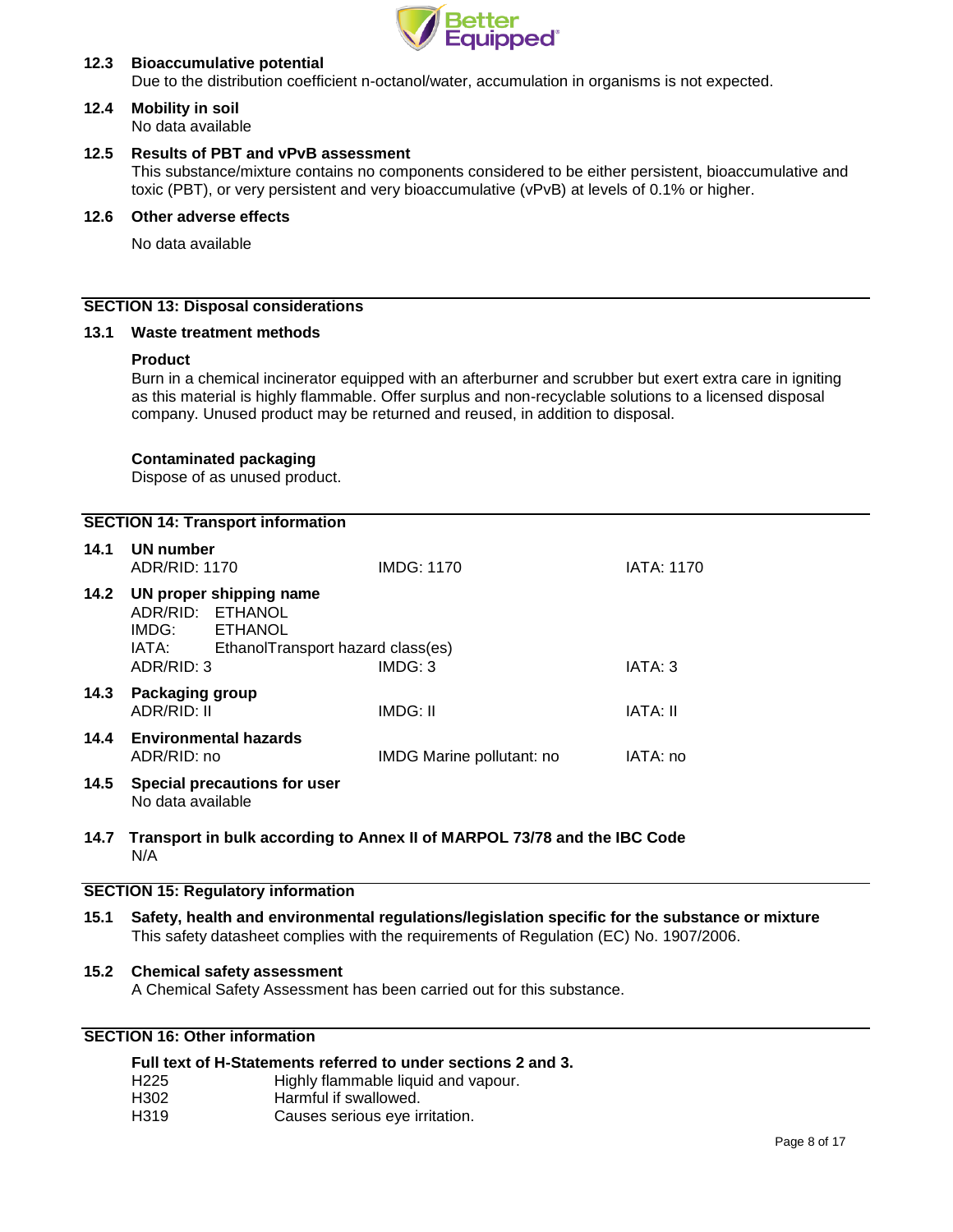

H371 May cause damage to organs.

# **Revisions made since previous version of data sheet:**

The following sections of this data sheet have been updated: 1.1, 1.2, 4.1, 5.1, 6.1, 7.1, 8.1, 8.2, 11, 12, 13, 14.7, 16

We strongly recommend reading the entire data sheet for this chemical in preparation ahead of use.

## **Further information**

The above information is believed to be correct but does not purport to be all inclusive and shall be used only as a guide. The information in this document is based on the present state of our knowledge and is applicable to the product with regard to appropriate safety precautions. It does not represent any guarantee of the properties of the product. Better Equipped and its Affiliates shall not be held liable for any damage resulting from handling or from contact with the above product.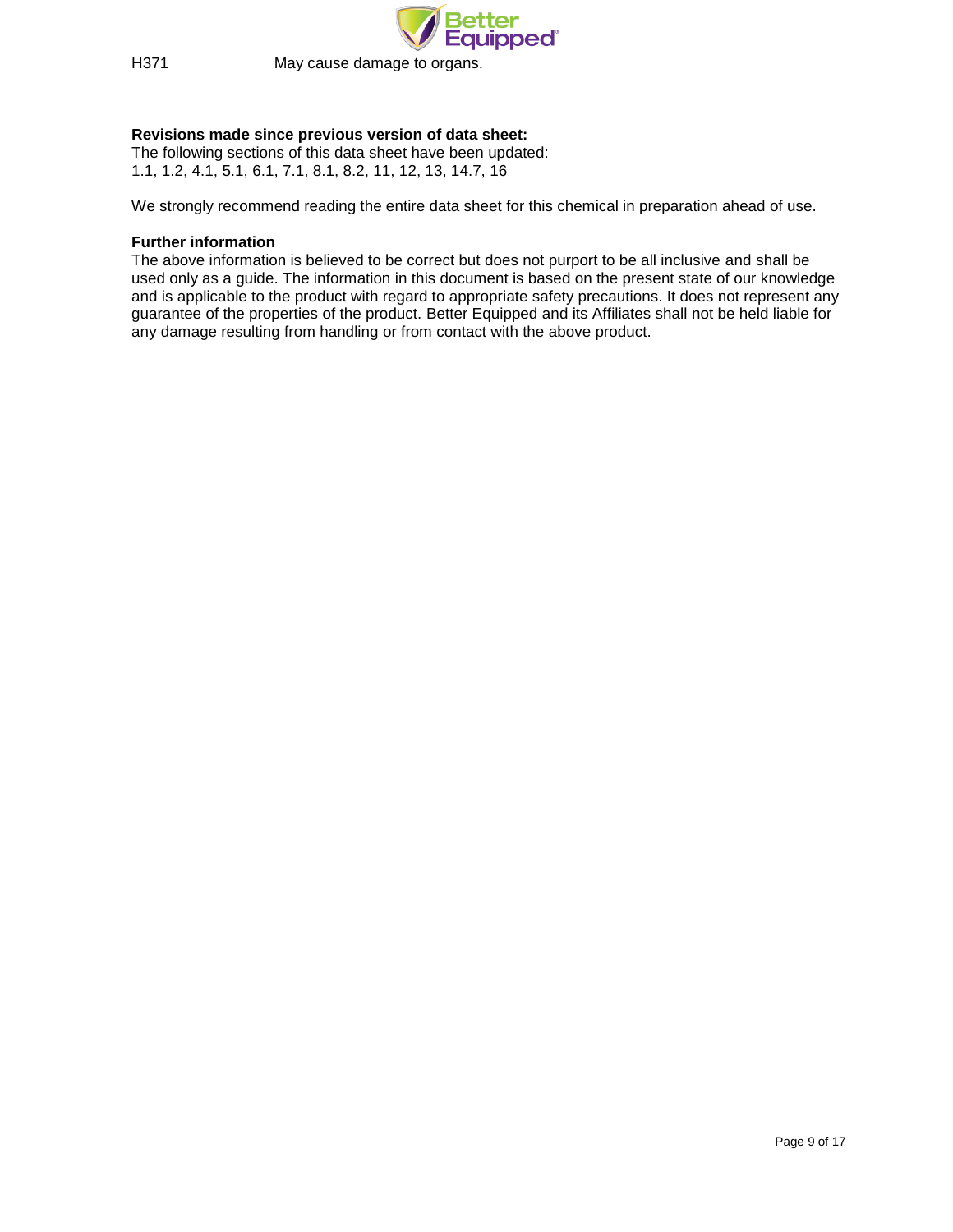

## **Annex: Exposure scenario**

## **Identified uses:**

## **Use: Used as chemical intermediate**

**SU 3:** Industrial uses: Uses of substances as such or in preparations at industrial sites

**SU 3, SU9:** Industrial uses: Uses of substances as such or in preparations at industrial sites, Manufacture of fine chemicals

**PC19:** Intermediate

**PROC1:** Use in closed process, no likelihood of exposure

**PROC2:** Use in closed, continuous process with occasional controlled exposure

**PROC3:** Use in closed batch process (synthesis or formulation)

**PROC4:** Use in batch and other process (synthesis) where opportunity for exposure arises

**PROC8b:** Transfer of substance or preparation (charging/ discharging) from/ to vessels/ large containers at dedicated facilities

**ERC1, ERC4, ERC6a:** Manufacture of substances, Industrial use of processing aids in processes and products, not becoming part of articles, Industrial use resulting in manufacture of another substance (use of intermediates)

## **Use: Formulation of preparations**

**SU 3:** Industrial uses: Uses of substances as such or in preparations at industrial sites

**SU 10, SU 3:** Formulation [mixing] of preparations and/ or re-packaging (excluding alloys), Industrial uses: Uses of substances as such or in preparations at industrial sites

**PROC3:** Use in closed batch process (synthesis or formulation)

**PROC5:** Mixing or blending in batch processes for formulation of preparations and articles (multistage and/ or significant contact)

**PROC8a:** Transfer of substance or preparation (charging/ discharging) from/ to vessels/ large containers at non-dedicated facilities

**PROC8b:** Transfer of substance or preparation (charging/ discharging) from/ to vessels/ large containers at dedicated facilities

**PROC9:** Transfer of substance or preparation into small containers (dedicated filling line, including weighing)

**ERC2:** Formulation of preparations

# **Use: Industrial use of processing aids in processes and products, not becoming part of articles**

**SU 3:** Industrial uses: Uses of substances as such or in preparations at industrial sites

**SU 3, SU9:** Industrial uses: Uses of substances as such or in preparations at industrial sites, Manufacture of fine chemicals

**PROC1:** Use in closed process, no likelihood of exposure

**PROC2:** Use in closed, continuous process with occasional controlled exposure

**PROC3:** Use in closed batch process (synthesis or formulation)

**PROC4:** Use in batch and other process (synthesis) where opportunity for exposure arises

**PROC8b:** Transfer of substance or preparation (charging/ discharging) from/ to vessels/ large containers at dedicated facilities

**ERC1, ERC4, ERC6a:** Manufacture of substances, Industrial use of processing aids in processes and products, not becoming part of articles, Industrial use resulting in manufacture of another substance (use of intermediates)

# **Use: Used as laboratory reagent**

**SU 22:** Professional uses: Public domain (administration, education, entertainment, services, craftsmen) **SU 3, SU 22:** Industrial uses: Uses of substances as such or in preparations at industrial sites,

Professional uses: Public domain (administration, education, entertainment, services, craftsmen) **PC21:** Laboratory chemicals

**PROC15:** Use as laboratory reagent

**ERC2, ERC4, ERC8a:** Formulation of preparations, Industrial use of processing aids in processes and products, not becoming part of articles, Wide dispersive indoor use of processing aids in open systems

# **Use: Surface treatment**

**SU 3:** Industrial uses: Uses of substances as such or in preparations at industrial sites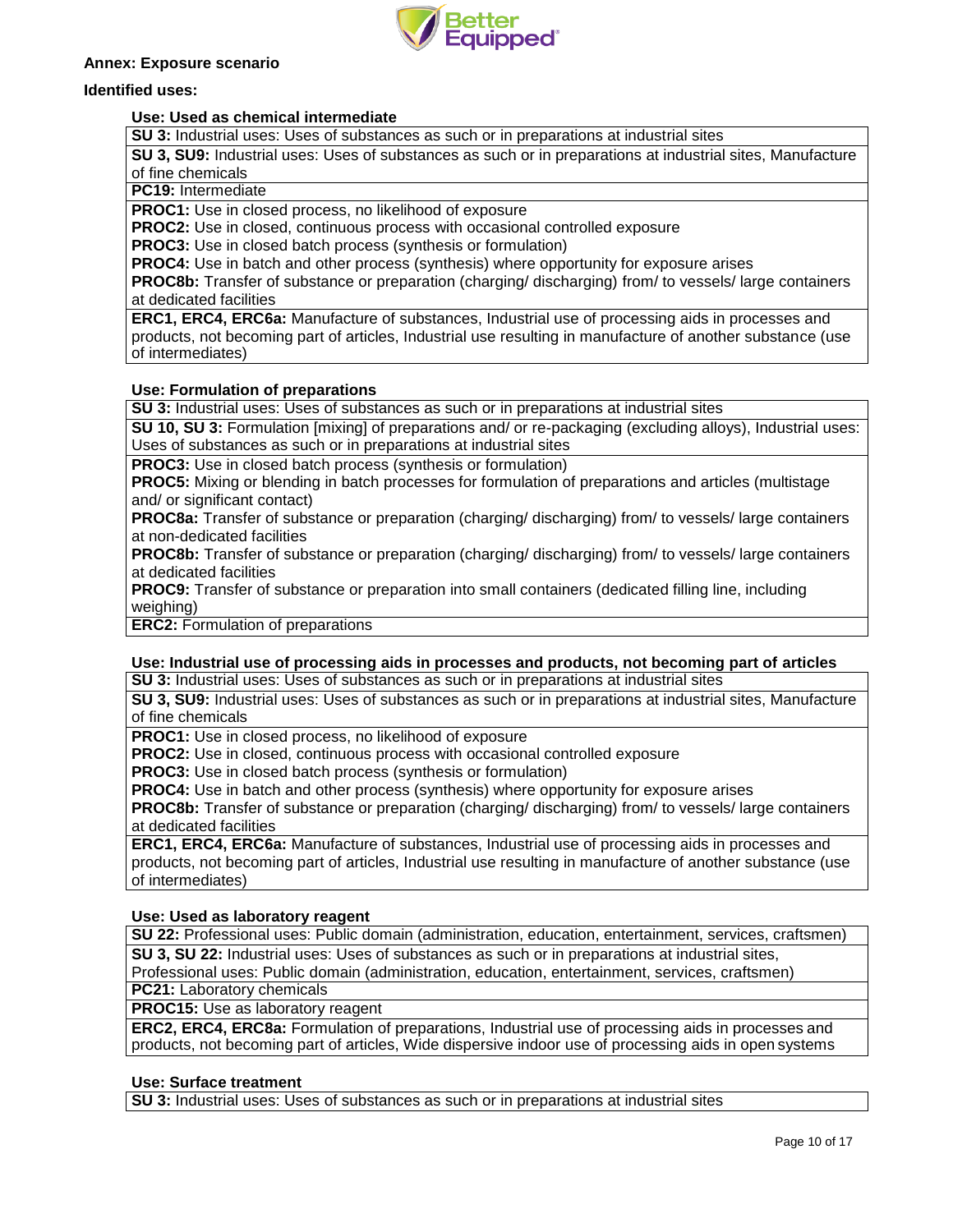

**SU 3:** Industrial uses: Uses of substances as such or in preparations at industrial sites **PROC10:** Roller application or brushing **PROC13:** Treatment of articles by dipping and pouring **ERC4:** Industrial use of processing aids in processes and products, not becoming part of articles

## **1. Short title of Exposure Scenario: Used as chemical intermediate**

| Main User Groups                        | ∴SU 3                                |
|-----------------------------------------|--------------------------------------|
| Sectors of end-use                      | : SU 3. SU9                          |
| Chemical product category               | $\pm$ PC19                           |
| Process categories                      | : PROC1, PROC2, PROC3, PROC4, PROC8b |
| <b>Environmental Release Categories</b> | $\pm$ ERC1, ERC4, ERC6a:             |

# **2. Exposure scenario**

# **2.1 Contributing scenario controlling environmental exposure for: ERC1, ERC4, ERC6a**

## **Product characteristics**

Concentration of the Substance in Mixture/Article

: Covers the percentage of the substance in the product up to 100 % (unless stated differently).

# **2.2 Contributing scenario controlling worker exposure for: PROC1, PROC2, PROC3, PROC4, PROC8b, PC19**

| Frequency and duration of use     |                                                               |
|-----------------------------------|---------------------------------------------------------------|
| Physical Form (at time of use)    | : Liquid substance                                            |
| Mixture/Article                   | 100 % (unless stated differently).                            |
| Concentration of the Substance in | : Covers the percentage of the substance in the product up to |
|                                   |                                                               |

# **Frequency and duration of use**

| Application duration | ∶>4 h           |
|----------------------|-----------------|
| Frequency of use     | : 240 days/year |

## **Other operational conditions affecting workers exposure**

Outdoor / Indoor : Indoor

# **Technical conditions and measures**

Provide adequate ventilation., Good work practice required.

## **Organisational measures to prevent /limit releases, dispersion and exposure** Ensure operatives are trained to minimise exposures.

# **Conditions and measures related to personal protection, hygiene and health evaluation** Use suitable eye protection and gloves., For personal protection see section 8.

## **3. Exposure estimation and reference to its source**

## **Environment**

A chemical safety assessment was performed according REACH Article 14(3), Annex I, sections 3 (Environmental Hazard assessment) and 4 (PBT/vPvB Assessment). As no hazard was identified, an exposure assessment and risk characterisation is not necessary (REACH Annex I section 5.0).

## **Workers**

| <b>Contributing</b><br><b>Scenario</b> | <b>Exposure</b><br><b>Assessment</b><br><b>Method</b> | <b>Specific</b><br>conditions                  | Value      | Level of<br><b>Exposure</b>    | $RCR*$ |
|----------------------------------------|-------------------------------------------------------|------------------------------------------------|------------|--------------------------------|--------|
| PROC1                                  | <b>ECETOC TRA</b>                                     | <b>Without Local</b><br>Exhaust<br>Ventilation | Dermal     | $0.3429$ mg/kg<br>BW/d         | 0.001  |
| PROC <sub>1</sub>                      | <b>ECETOC TRA</b>                                     | <b>Without Local</b><br>Exhaust<br>Ventilation | Inhalation | 0.0192083<br>mg/m <sup>3</sup> | 0      |
| PROC <sub>2</sub>                      | <b>ECETOC TRA</b>                                     | <b>Without Local</b>                           | Inhalation | 19.2083333                     | 0.02   |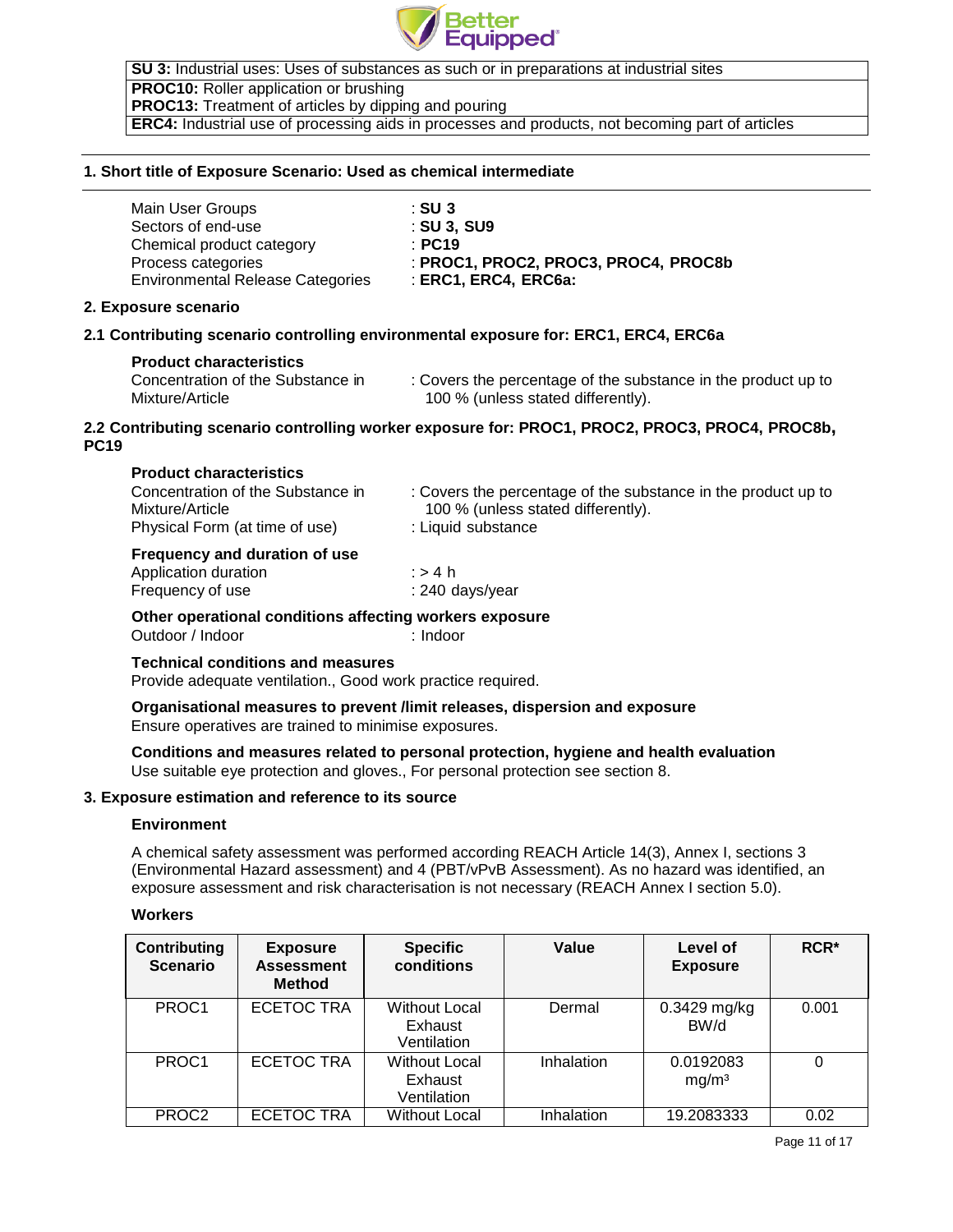

|                   |                   | Exhaust<br>Ventilation                         |            | mg/m <sup>3</sup>                 |       |
|-------------------|-------------------|------------------------------------------------|------------|-----------------------------------|-------|
| PROC <sub>2</sub> | <b>ECETOC TRA</b> | <b>Without Local</b><br>Exhaust<br>Ventilation | Dermal     | $\overline{1.3714}$ mg/kg<br>BW/d | 0.004 |
| PROC3             | <b>ECETOC TRA</b> | <b>Without Local</b><br>Exhaust<br>Ventilation | Dermal     | $0.3429$ mg/kg<br>BW/d            | 0.001 |
| PROC3             | <b>ECETOC TRA</b> | <b>Without Local</b><br>Exhaust<br>Ventilation | Inhalation | 48.0208333<br>mg/m <sup>3</sup>   | 0.051 |
| PROC4             | <b>ECETOC TRA</b> | <b>Without Local</b><br>Exhaust<br>Ventilation | Inhalation | 38.4166667<br>mg/m <sup>3</sup>   | 0.04  |
| PROC4             | <b>ECETOC TRA</b> | <b>Without Local</b><br>Exhaust<br>Ventilation | Dermal     | 6.8571 mg/kg<br>BW/d              | 0.02  |
| PROC8b            | <b>ECETOC TRA</b> | <b>Without Local</b><br>Exhaust<br>Ventilation | Dermal     | 6.8571 mg/kg<br>BW/d              | 0.02  |
| PROC8b            | <b>ECETOC TRA</b> | <b>Without Local</b><br>Exhaust<br>Ventilation | Inhalation | 96.0416667<br>mg/m <sup>3</sup>   | 0.101 |

\*Risk characterisation ratio

# **4. Guidance to Downstream User to evaluate whether he works inside the boundaries set by the Exposure Scenario**

Please refer to the following documents: ECHA Guidance on information requirements and chemical safety assessment Part D: Exposure Scenario Building, Part E: Risk Characterisation and Part G: Extending the SDS; VCI/Cefic REACH Practical Guides on Exposure Assessment and Communications in the Supply Chain; CEFIC Guidance Specific Environmental Release Categories (SPERCs).

# **1. Short title of Exposure Scenario: Formulation of preparations**

| Main User Groups                        | $\pm$ SU 3                            |
|-----------------------------------------|---------------------------------------|
| Sectors of end-use                      | $\div$ SU 10. SU 3                    |
| Process categories                      | : PROC3, PROC5, PROC8a, PROC8b, PROC9 |
| <b>Environmental Release Categories</b> | ∶ERC2:                                |

# **2. Exposure scenario**

# **2.1 Contributing scenario controlling environmental exposure for: ERC2**

**Product characteristics**

| Concentration of the Substance in | : Covers the percentage of the substance in the product up to |
|-----------------------------------|---------------------------------------------------------------|
| Mixture/Article                   | 100 % (unless stated differently).                            |

# **2.2 Contributing scenario controlling worker exposure for: PROC3, PROC5, PROC8a, PROC8b, PROC9**

| <b>Product characteristics</b>    |                                                               |
|-----------------------------------|---------------------------------------------------------------|
| Concentration of the Substance in | : Covers the percentage of the substance in the product up to |
| Mixture/Article                   | 100 % (unless stated differently).                            |
| Physical Form (at time of use)    | : Liquid substance                                            |
| Frequency and duration of use     |                                                               |
| Application duration              | ∴⇒4 h                                                         |

| Application duration | ∶>4 h           |
|----------------------|-----------------|
| Frequency of use     | : 240 days/year |
|                      |                 |

**Other operational conditions affecting workers exposure** Outdoor / Indoor : Indoor

# **Technical conditions and measures**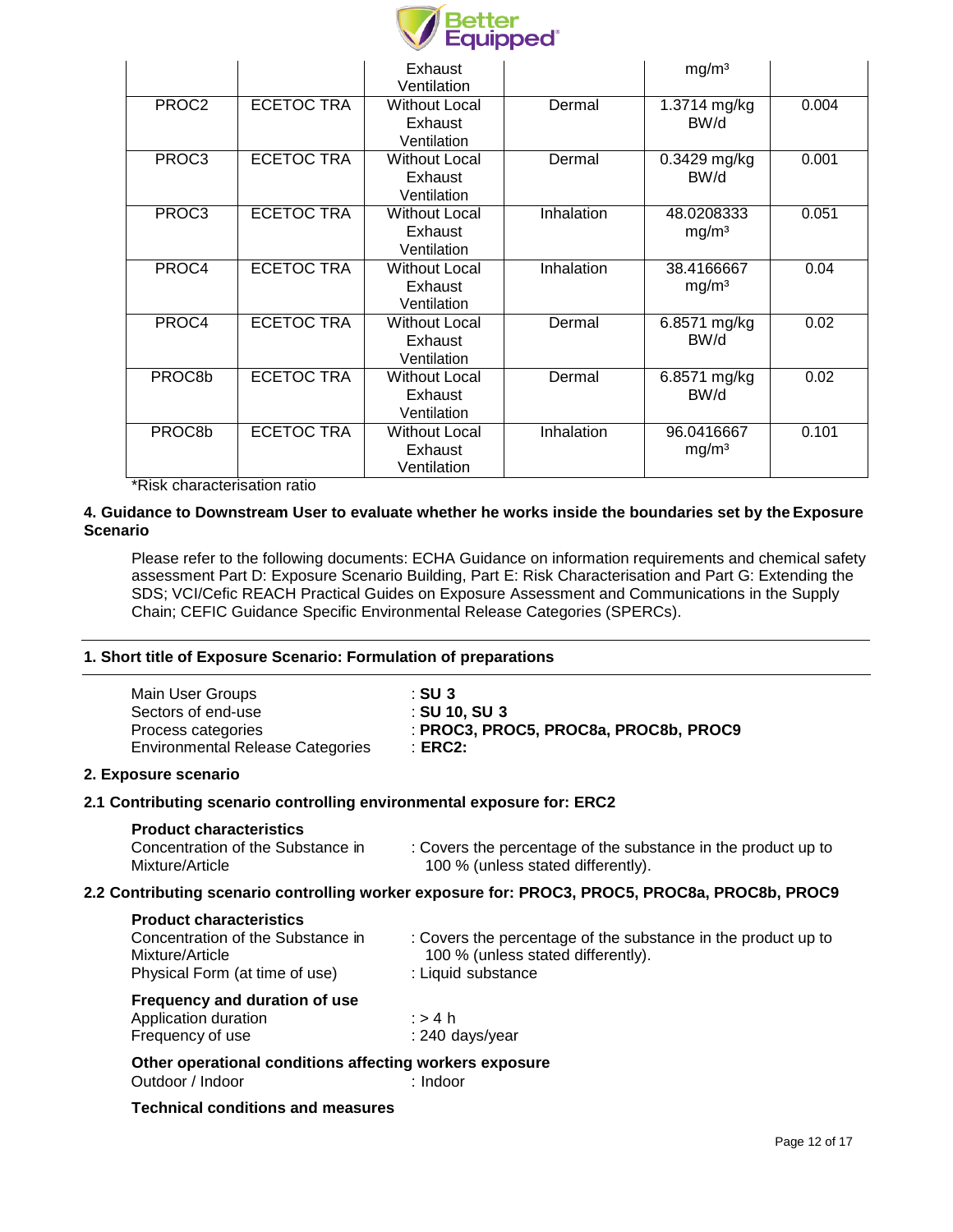

Provide adequate ventilation., Good work practice required.

**Organisational measures to prevent /limit releases, dispersion and exposure** Ensure operatives are trained to minimise exposures.

**Conditions and measures related to personal protection, hygiene and health evaluation** Use suitable eye protection and gloves., For personal protection see section 8.

## **3. Exposure estimation and reference to its source**

#### **Environment**

A chemical safety assessment was performed according REACH Article 14(3), Annex I, sections 3 (Environmental Hazard assessment) and 4 (PBT/vPvB Assessment). As no hazard was identified, an exposure assessment and risk characterisation is not necessary (REACH Annex I section 5.0).

## **Workers**

| <b>Contributing</b><br><b>Scenario</b> | <b>Exposure</b><br><b>Assessment</b><br><b>Method</b> | <b>Specific</b><br>conditions                  | Value      | Level of<br><b>Exposure</b>     | RCR <sup>*</sup> |
|----------------------------------------|-------------------------------------------------------|------------------------------------------------|------------|---------------------------------|------------------|
| PROC3                                  | <b>ECETOC TRA</b>                                     | <b>Without Local</b><br>Exhaust<br>Ventilation | Inhalation | 48.0208333<br>mg/m <sup>3</sup> | 0.051            |
| PROC3                                  | <b>ECETOC TRA</b>                                     | <b>Without Local</b><br>Exhaust<br>Ventilation | Dermal     | 0.3429 mg/kg<br>BW/d            | 0.001            |
| PROC <sub>5</sub>                      | <b>ECETOC TRA</b>                                     | <b>Without Local</b><br>Exhaust<br>Ventilation | Dermal     | 13.7143 mg/kg<br>BW/d           | 0.04             |
| PROC5                                  | <b>ECETOC TRA</b>                                     | <b>Without Local</b><br>Exhaust<br>Ventilation | Inhalation | 96.0416667<br>mg/m <sup>3</sup> | 0.101            |
| PROC <sub>8a</sub>                     | <b>ECETOC TRA</b>                                     | <b>Without Local</b><br>Exhaust<br>Ventilation | Dermal     | 13.7143 mg/kg<br>BW/d           | 0.04             |
| PROC <sub>8a</sub>                     | <b>ECETOC TRA</b>                                     | <b>Without Local</b><br>Exhaust<br>Ventilation | Inhalation | 96.0416667<br>mg/m <sup>3</sup> | 0.101            |
| PROC8b                                 | <b>ECETOC TRA</b>                                     | <b>Without Local</b><br>Exhaust<br>Ventilation | Inhalation | 96.0416667<br>mg/m <sup>3</sup> | 0.101            |
| PROC8b                                 | <b>ECETOC TRA</b>                                     | <b>Without Local</b><br>Exhaust<br>Ventilation | Dermal     | 6.8571 mg/kg<br>BW/d            | 0.02             |
| PROC <sub>9</sub>                      | <b>ECETOC TRA</b>                                     | <b>Without Local</b><br>Exhaust<br>Ventilation | Dermal     | 6.8571 mg/kg<br>BW/d            | 0.02             |
| PROC9                                  | <b>ECETOC TRA</b>                                     | <b>Without Local</b><br>Exhaust<br>Ventilation | Inhalation | 96.0416667<br>mg/m <sup>3</sup> | 0.101            |

\*Risk characterisation ratio

# **4. Guidance to Downstream User to evaluate whether he works inside the boundaries set by the Exposure Scenario**

Please refer to the following documents: ECHA Guidance on information requirements and chemical safety assessment Part D: Exposure Scenario Building, Part E: Risk Characterisation and Part G: Extending the SDS; VCI/Cefic REACH Practical Guides on Exposure Assessment and Communications in the Supply Chain; CEFIC Guidance Specific Environmental Release Categories (SPERCs).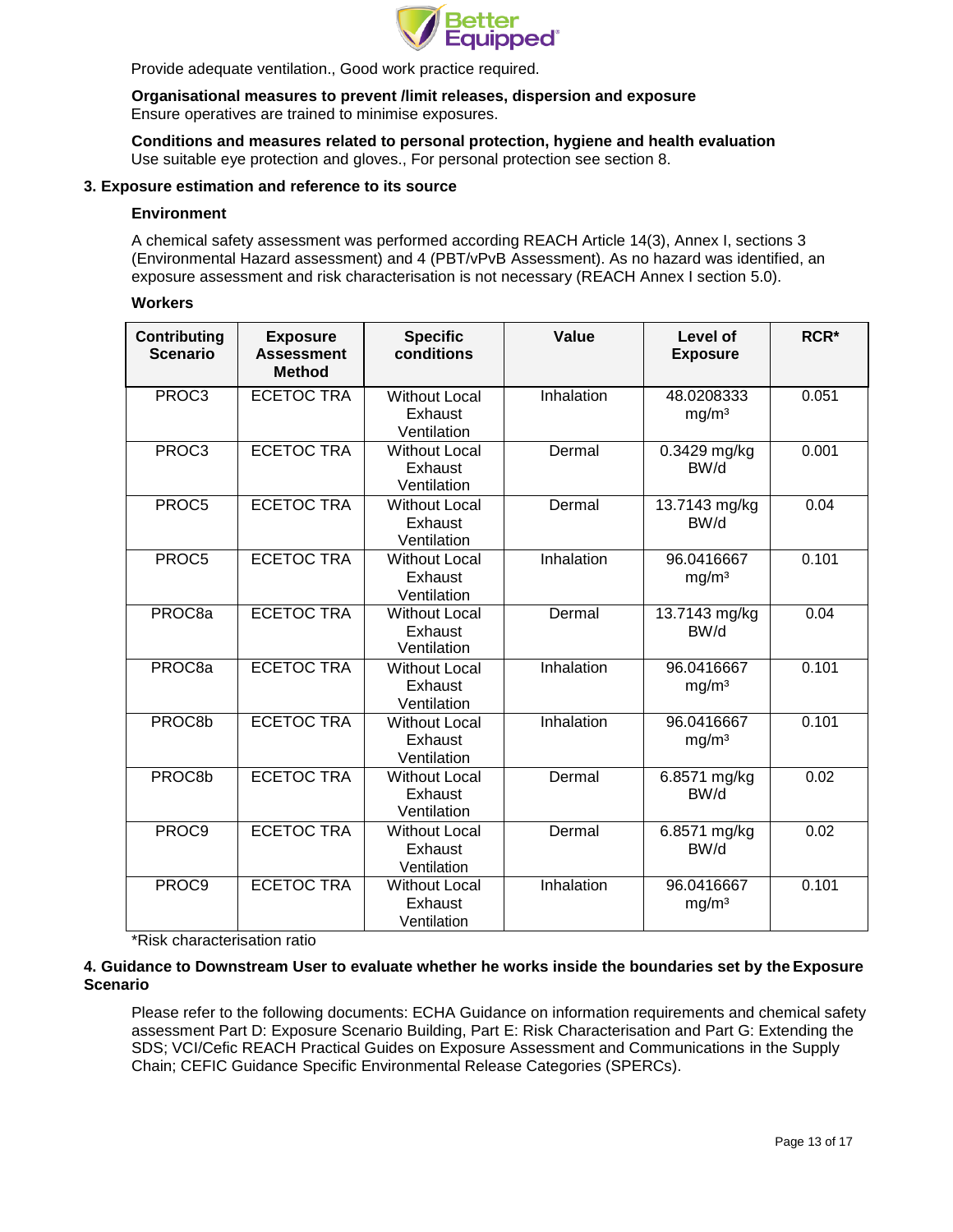

## **1. Short title of Exposure Scenario: Industrial use of processing aids in processes and products, not becoming part of articles**

| Main User Groups<br>Sectors of end-use                                                                                   | : SU 3                                                                                                                    |
|--------------------------------------------------------------------------------------------------------------------------|---------------------------------------------------------------------------------------------------------------------------|
| Process categories<br><b>Environmental Release Categories</b>                                                            | : SU 3, SU9<br>: PROC1, PROC2, PROC3, PROC4, PROC8b<br>: ERC1, ERC4, ERC6a:                                               |
| 2. Exposure scenario                                                                                                     |                                                                                                                           |
|                                                                                                                          | 2.1 Contributing scenario controlling environmental exposure for: ERC1, ERC4, ERC6a                                       |
| <b>Product characteristics</b><br>Concentration of the Substance in<br>Mixture/Article                                   | : Covers the percentage of the substance in the product up to<br>100 % (unless stated differently).                       |
|                                                                                                                          | 2.2 Contributing scenario controlling worker exposure for: PROC1, PROC2, PROC3, PROC4, PROC8b                             |
| <b>Product characteristics</b><br>Concentration of the Substance in<br>Mixture/Article<br>Physical Form (at time of use) | : Covers the percentage of the substance in the product up to<br>100 % (unless stated differently).<br>: Liquid substance |
| Frequency and duration of use<br>Application duration                                                                    | $:$ > 4 h                                                                                                                 |

**Other operational conditions affecting workers exposure** Outdoor / Indoor : Indoor : Indoor

Frequency of use : 240 days/year

## **Technical conditions and measures**

Provide adequate ventilation., Good work practice required.

**Organisational measures to prevent /limit releases, dispersion and exposure** Ensure operatives are trained to minimise exposures.

**Conditions and measures related to personal protection, hygiene and health evaluation** Use suitable eye protection and gloves., For personal protection see section 8.

## **3. Exposure estimation and reference to its source**

## **Environment**

A chemical safety assessment was performed according REACH Article 14(3), Annex I, sections 3 (Environmental Hazard assessment) and 4 (PBT/vPvB Assessment). As no hazard was identified, an exposure assessment and risk characterisation is not necessary (REACH Annex I section 5.0).

# **Workers**

| <b>Contributing</b><br><b>Scenario</b> | <b>Exposure</b><br><b>Assessment</b><br><b>Method</b> | <b>Specific</b><br>conditions                  | Value      | Level of<br><b>Exposure</b>     | RCR*  |
|----------------------------------------|-------------------------------------------------------|------------------------------------------------|------------|---------------------------------|-------|
| PROC <sub>1</sub>                      | ECETOC TRA                                            | <b>Without Local</b><br>Exhaust<br>Ventilation | Dermal     | $0.3429$ mg/kg<br>BW/d          | 0.001 |
| PROC <sub>1</sub>                      | <b>ECETOC TRA</b>                                     | <b>Without Local</b><br>Exhaust<br>Ventilation | Inhalation | 0.0192083<br>mg/m <sup>3</sup>  | 0     |
| PROC <sub>2</sub>                      | <b>ECETOC TRA</b>                                     | <b>Without Local</b><br>Exhaust<br>Ventilation | Inhalation | 19.2083333<br>mg/m <sup>3</sup> | 0.02  |
| PROC <sub>2</sub>                      | <b>ECETOC TRA</b>                                     | Without Local<br>Exhaust<br>Ventilation        | Dermal     | 1.3714 mg/kg<br>BW/d            | 0.004 |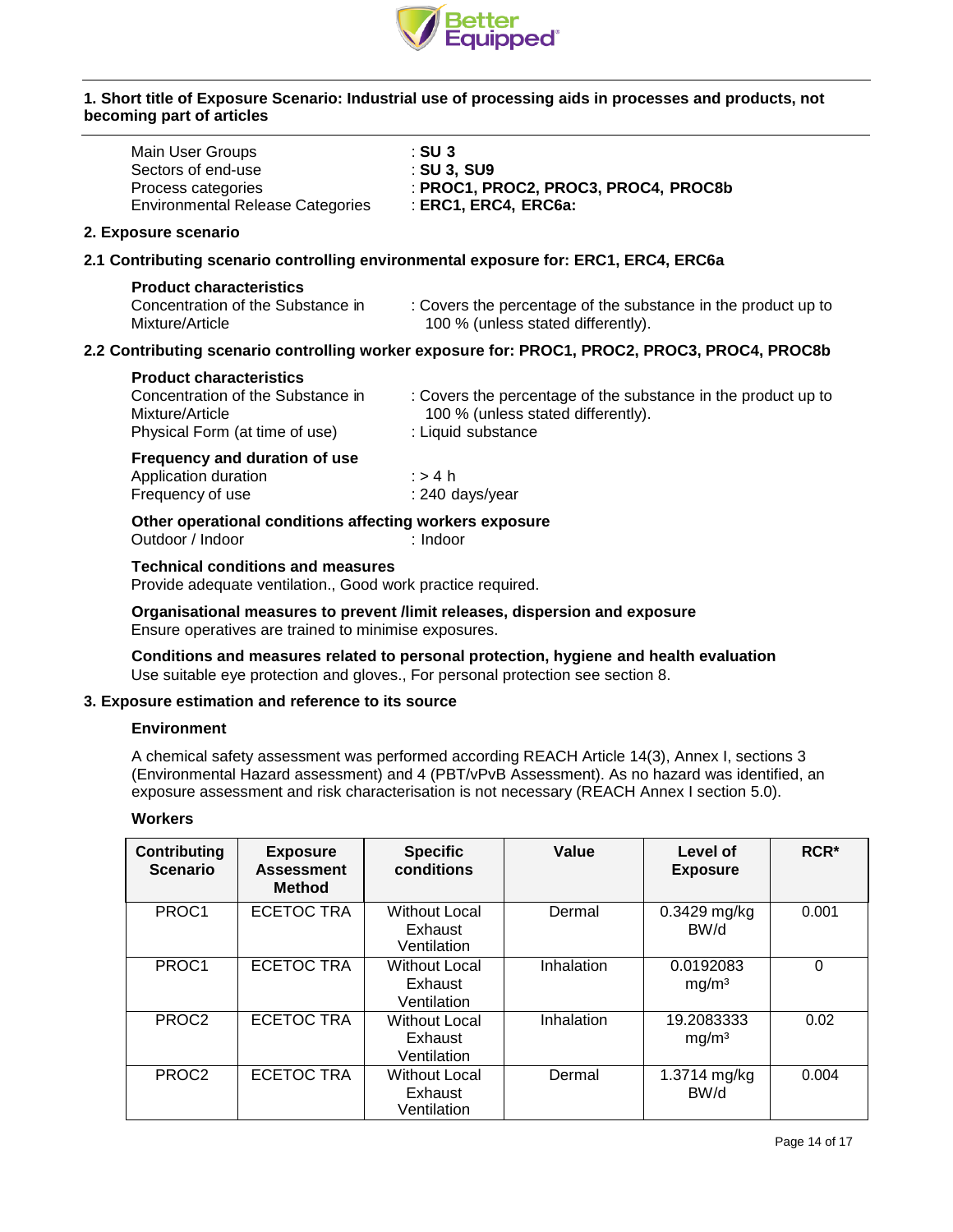

| PROC <sub>3</sub> | <b>ECETOC TRA</b> | Without Local<br>Exhaust<br>Ventilation        | Dermal     | $0.3429$ mg/kg<br>BW/d          | 0.001 |
|-------------------|-------------------|------------------------------------------------|------------|---------------------------------|-------|
| PROC <sub>3</sub> | <b>ECETOC TRA</b> | Without Local<br>Exhaust<br>Ventilation        | Inhalation | 48.0208333<br>mg/m <sup>3</sup> | 0.051 |
| PROC4             | <b>ECETOC TRA</b> | Without Local<br>Exhaust<br>Ventilation        | Dermal     | 6.8571 mg/kg<br>BW/d            | 0.02  |
| PROC4             | <b>ECETOC TRA</b> | <b>Without Local</b><br>Exhaust<br>Ventilation | Inhalation | 38.4166667<br>mg/m <sup>3</sup> | 0.04  |
| PROC8b            | <b>ECETOC TRA</b> | <b>Without Local</b><br>Exhaust<br>Ventilation | Inhalation | 96.0416667<br>mg/m <sup>3</sup> | 0.101 |
| PROC8b            | <b>ECETOC TRA</b> | Without Local<br>Exhaust<br>Ventilation        | Dermal     | 6.8571 mg/kg<br>BW/d            | 0.02  |

\*Risk characterisation ratio

## **4. Guidance to Downstream User to evaluate whether he works inside the boundaries set by the Exposure Scenario**

Please refer to the following documents: ECHA Guidance on information requirements and chemical safety assessment Part D: Exposure Scenario Building, Part E: Risk Characterisation and Part G: Extending the SDS; VCI/Cefic REACH Practical Guides on Exposure Assessment and Communications in the Supply Chain; CEFIC Guidance Specific Environmental Release Categories (SPERCs).

# **1. Short title of Exposure Scenario: Used as laboratory reagent**

| : SU 22              |
|----------------------|
| : SU 3, SU 22        |
| : PC21               |
| $:$ PROC15           |
| : ERC2, ERC4, ERC8a: |
|                      |

# **2. Exposure scenario**

# **2.1 Contributing scenario controlling environmental exposure for: ERC2, ERC4, ERC8a**

| : Covers the percentage of the substance in the product up to<br>100 % (unless stated differently). |
|-----------------------------------------------------------------------------------------------------|
|                                                                                                     |

# **2.2 Contributing scenario controlling worker exposure for: PROC15, PC21**

| <b>Product characteristics</b>                                                         |                                                                                                                           |
|----------------------------------------------------------------------------------------|---------------------------------------------------------------------------------------------------------------------------|
| Concentration of the Substance in<br>Mixture/Article<br>Physical Form (at time of use) | : Covers the percentage of the substance in the product up to<br>100 % (unless stated differently).<br>: Liquid substance |
| Frequency and duration of use                                                          |                                                                                                                           |
| Application duration                                                                   | : 1 - 4 h                                                                                                                 |
| Frequency of use                                                                       | : 240 days/year                                                                                                           |
| Other operational conditions affecting workers exposure                                |                                                                                                                           |
| Outdoor / Indoor                                                                       | : Indoor                                                                                                                  |
| <b>Technical conditions and measures</b>                                               |                                                                                                                           |
|                                                                                        |                                                                                                                           |

Provide adequate ventilation., Good work practice required.

**Organisational measures to prevent /limit releases, dispersion and exposure** Ensure operatives are trained to minimise exposures.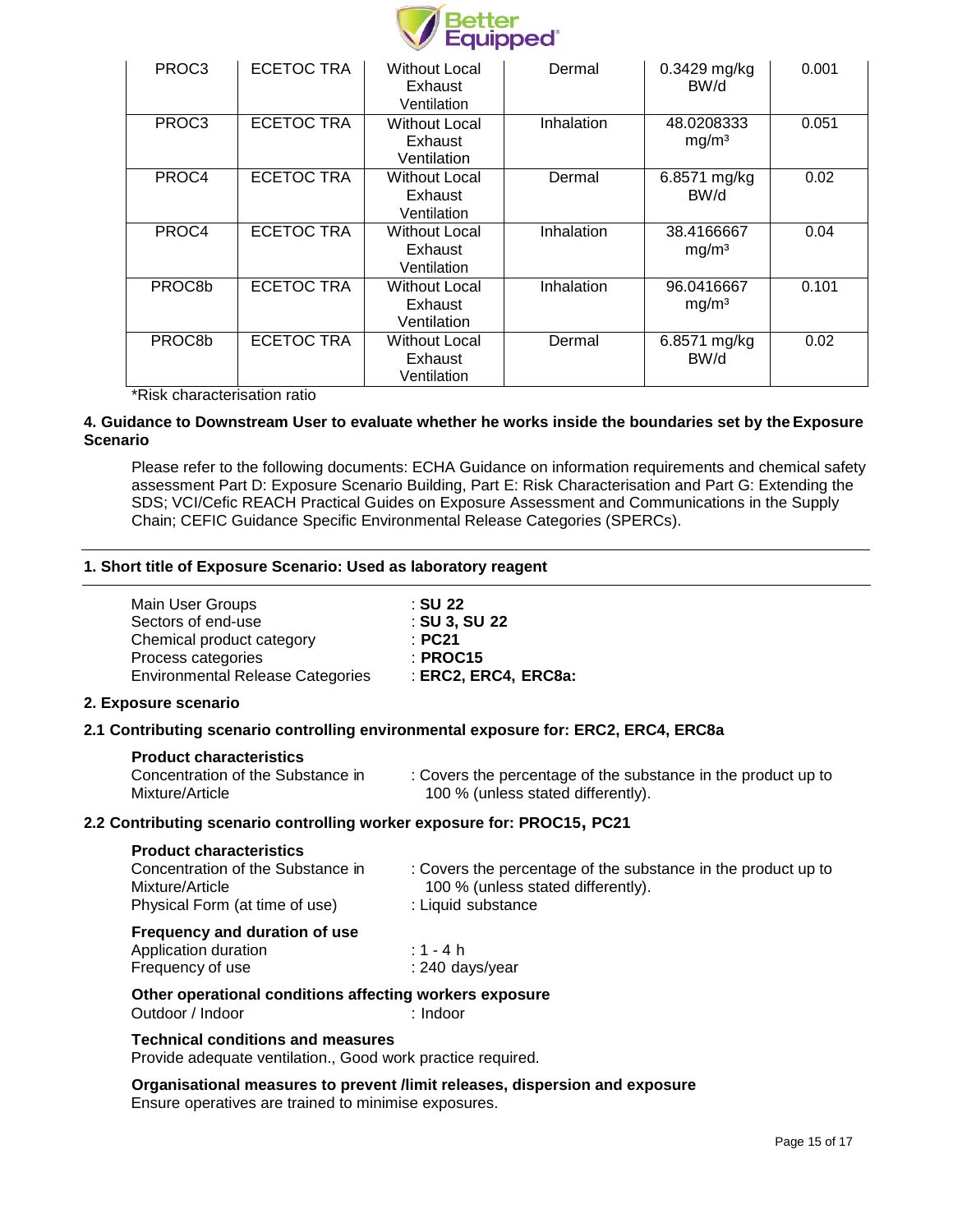

**Conditions and measures related to personal protection, hygiene and health evaluation** Use suitable eye protection and gloves., For personal protection see section 8.

# **3. Exposure estimation and reference to its source**

## **Environment**

A chemical safety assessment was performed according REACH Article 14(3), Annex I, sections 3 (Environmental Hazard assessment) and 4 (PBT/vPvB Assessment). As no hazard was identified, an exposure assessment and risk characterisation is not necessary (REACH Annex I section 5.0).

## **Workers**

| <b>Contributing</b><br><b>Scenario</b> | <b>Exposure</b><br><b>Assessment</b><br><b>Method</b> | <b>Specific</b><br>conditions                  | Value      | Level of<br><b>Exposure</b>     | $RCR*$ |
|----------------------------------------|-------------------------------------------------------|------------------------------------------------|------------|---------------------------------|--------|
| PROC <sub>15</sub>                     | <b>ECETOC TRA</b>                                     | <b>Without Local</b><br>Exhaust<br>Ventilation | Inhalation | 19.2083333<br>mg/m <sup>3</sup> | 0.02   |
| PROC <sub>15</sub>                     | <b>ECETOC TRA</b>                                     | <b>Without Local</b><br>Exhaust<br>Ventilation | Dermal     | 0.3429 mg/kg<br>BW/d            | 0.001  |

\*Risk characterisation ratio

# **4. Guidance to Downstream User to evaluate whether he works inside the boundaries set by theExposure Scenario**

Please refer to the following documents: ECHA Guidance on information requirements and chemical safety assessment Part D: Exposure Scenario Building, Part E: Risk Characterisation and Part G: Extending the SDS; VCI/Cefic REACH Practical Guides on Exposure Assessment and Communications in the Supply Chain; CEFIC Guidance Specific Environmental Release Categories (SPERCs).

# **1. Short title of Exposure Scenario: Surface treatment**

| Main User Groups                        | :SU 3              |
|-----------------------------------------|--------------------|
| Sectors of end-use                      | :SU 3              |
| Process categories                      | : PROC10, PROC13   |
| <b>Environmental Release Categories</b> | $\therefore$ ERC4: |

# **2. Exposure scenario**

# **2.1 Contributing scenario controlling environmental exposure for: ERC4**

## **Product characteristics**

| Concentration of the Substance in |  |
|-----------------------------------|--|
| Mixture/Article                   |  |

: Covers the percentage of the substance in the product up to 100 % (unless stated differently).

# **2.2 Contributing scenario controlling worker exposure for: PROC10, PROC13**

| <b>Product characteristics</b> |  |
|--------------------------------|--|
|--------------------------------|--|

| Concentration of the Substance in                     | : Covers the percentage of the substance in the product up to |  |
|-------------------------------------------------------|---------------------------------------------------------------|--|
| Mixture/Article                                       | 100 % (unless stated differently).                            |  |
| Physical Form (at time of use)                        | : Liquid substance                                            |  |
| Frequency and duration of use<br>Application duration | . . <i>.</i>                                                  |  |

| Application duration | ∶>4 h           |
|----------------------|-----------------|
| Frequency of use     | : 240 days/year |

**Other operational conditions affecting workers exposure** Outdoor / Indoor : Indoor : Indoor

## **Technical conditions and measures**

Provide adequate ventilation., Good work practice required.

**Organisational measures to prevent /limit releases, dispersion and exposure** Ensure operatives are trained to minimise exposures.